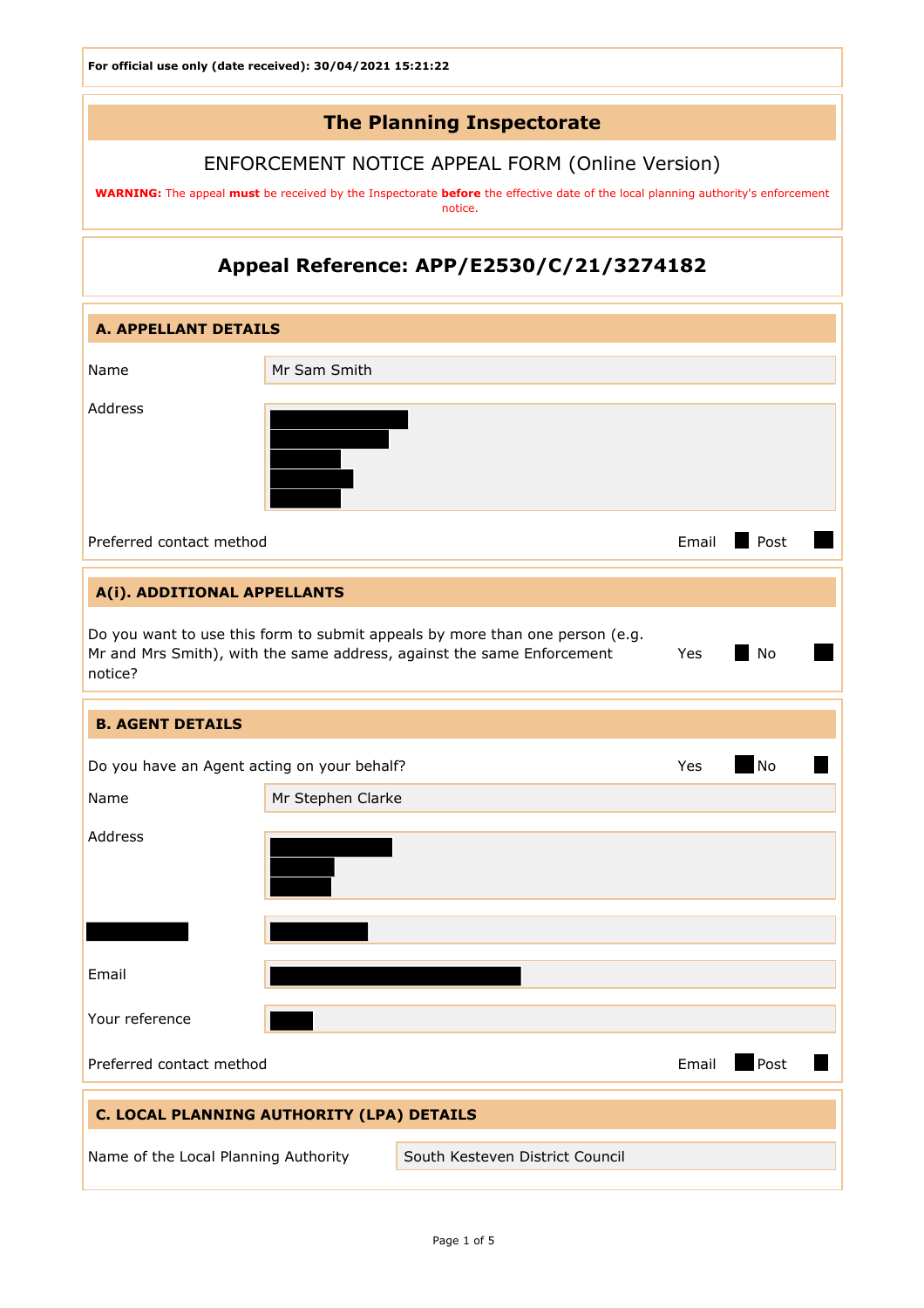|                                                                                                                                                                                                                         | LPA reference number (if applicable)<br>ENF21/0003                                    |                                                                                                      |  |  |
|-------------------------------------------------------------------------------------------------------------------------------------------------------------------------------------------------------------------------|---------------------------------------------------------------------------------------|------------------------------------------------------------------------------------------------------|--|--|
| Date of issue of enforcement notice                                                                                                                                                                                     |                                                                                       | 01/04/2021                                                                                           |  |  |
| Effective date of enforcement notice                                                                                                                                                                                    |                                                                                       | 03/05/2021                                                                                           |  |  |
| <b>D. APPEAL SITE ADDRESS</b>                                                                                                                                                                                           |                                                                                       |                                                                                                      |  |  |
| Is the address of the affected land the same as the appellant's address?                                                                                                                                                |                                                                                       |                                                                                                      |  |  |
| Address                                                                                                                                                                                                                 | Land at Valley Lane<br>Long Bennington<br>Grantham<br>Lincolnshire<br><b>NG23 5EE</b> |                                                                                                      |  |  |
| Are there any health and safety issues at, or near, the site which the Inspector<br>Yes<br>No<br>would need to take into account when visiting the site?<br>What is your/the appellant's interest in the land/building? |                                                                                       |                                                                                                      |  |  |
| Owner                                                                                                                                                                                                                   |                                                                                       |                                                                                                      |  |  |
| Tenant                                                                                                                                                                                                                  |                                                                                       |                                                                                                      |  |  |
| Mortgagee                                                                                                                                                                                                               |                                                                                       |                                                                                                      |  |  |
| None of the above                                                                                                                                                                                                       |                                                                                       |                                                                                                      |  |  |
| <b>E. GROUNDS AND FACTS</b>                                                                                                                                                                                             |                                                                                       |                                                                                                      |  |  |
| Do you intend to submit a planning obligation (a section 106 agreement or a<br>No<br>Yes<br>unilateral undertaking) with this appeal?                                                                                   |                                                                                       |                                                                                                      |  |  |
| The facts are set out in                                                                                                                                                                                                |                                                                                       | (a) That planning permission should be granted for what is alleged in the notice.                    |  |  |
|                                                                                                                                                                                                                         | see 'Appeal Documents' section                                                        |                                                                                                      |  |  |
| (b) That the breach of control alleged in the enforcement notice has not occurred as a matter of<br>fact.                                                                                                               |                                                                                       |                                                                                                      |  |  |
|                                                                                                                                                                                                                         |                                                                                       |                                                                                                      |  |  |
| already been granted, or it is "permitted development").                                                                                                                                                                |                                                                                       | (c) That there has not been a breach of planning control (for example because permission has         |  |  |
| against the matters stated in the notice.                                                                                                                                                                               |                                                                                       | (d) That, at the time the enforcement notice was issued, it was too late to take enforcement action  |  |  |
|                                                                                                                                                                                                                         |                                                                                       | (e) The notice was not properly served on everyone with an interest in the land.                     |  |  |
| would overcome the objections.                                                                                                                                                                                          |                                                                                       | (f) The steps required to comply with the requirements of the notice are excessive, and lesser steps |  |  |
| reasonable compliance period, and why.                                                                                                                                                                                  |                                                                                       | (g) The time given to comply with the notice is too short. Please state what you consider to be a    |  |  |
| The facts are set out in                                                                                                                                                                                                |                                                                                       |                                                                                                      |  |  |
| see 'Appeal Documents' section                                                                                                                                                                                          |                                                                                       |                                                                                                      |  |  |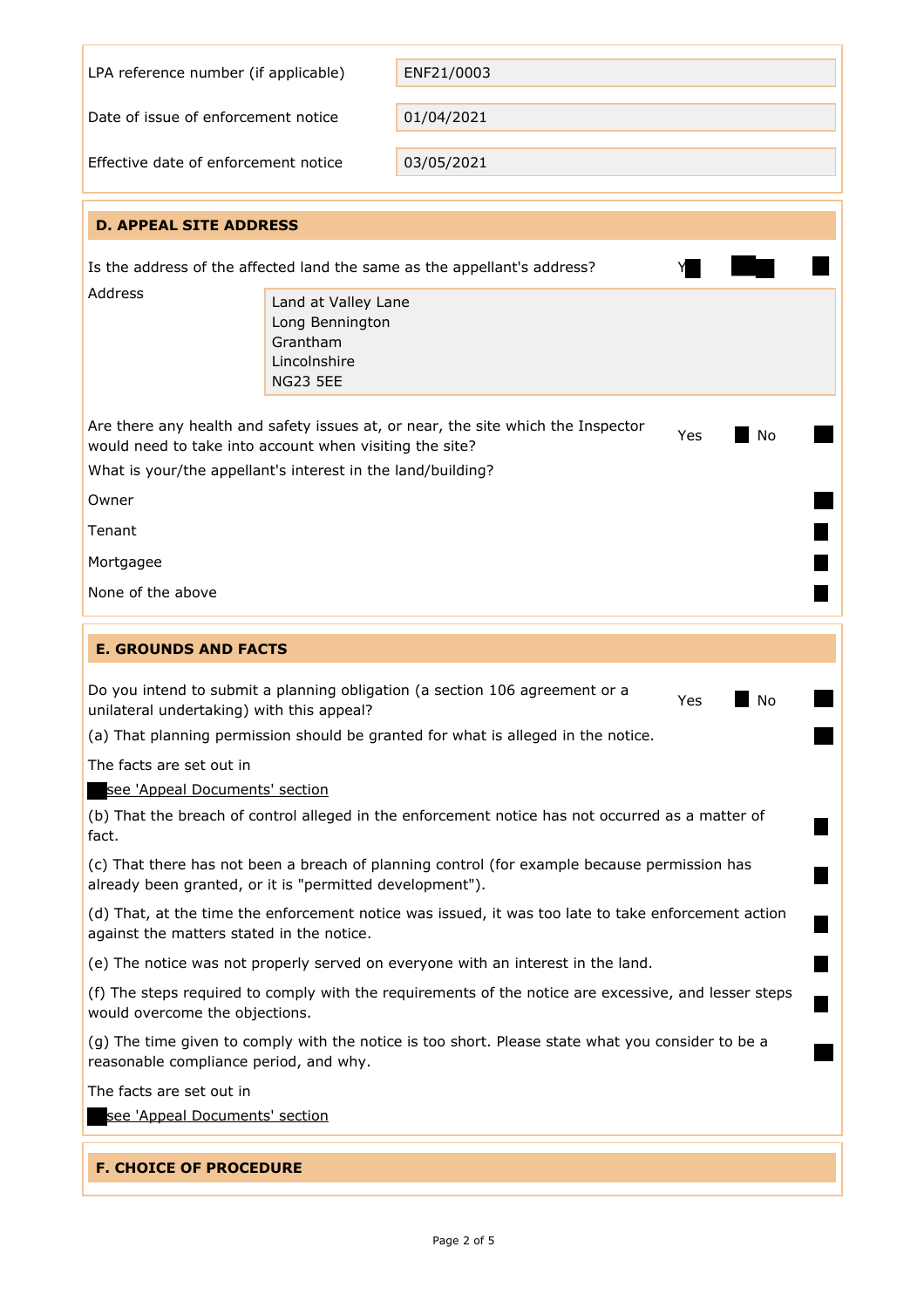| There are three different procedures that the appeal could follow. Please select one.                                                                                                                                                                                                                                                                                                                                                                                                                                             |  |  |  |  |
|-----------------------------------------------------------------------------------------------------------------------------------------------------------------------------------------------------------------------------------------------------------------------------------------------------------------------------------------------------------------------------------------------------------------------------------------------------------------------------------------------------------------------------------|--|--|--|--|
| 1. Written Representations                                                                                                                                                                                                                                                                                                                                                                                                                                                                                                        |  |  |  |  |
| (a) Could the Inspector see the relevant parts of the appeal site sufficiently to<br>No<br>Yes<br>judge the proposal from public land?                                                                                                                                                                                                                                                                                                                                                                                            |  |  |  |  |
| (b) Is it essential for the Inspector to enter the site to check measurements or<br><b>No</b><br>Yes<br>other relevant facts?                                                                                                                                                                                                                                                                                                                                                                                                     |  |  |  |  |
| Please explain.                                                                                                                                                                                                                                                                                                                                                                                                                                                                                                                   |  |  |  |  |
| One of the reasons for refusal of the Planning Application that preceded the Enforcement Notice was<br>the proximity of the maggot factory and the odour that would emanate from it affecting the occupiers<br>to an unacceptable extent. A second reason was the effect of noise from the nearby A1 would be<br>unacceptable to the occupiers. Professional Reports are being produced to deal with these issues, but<br>the Inspector will wish to enter the site and stand by the mobile home in order to see for her/himself. |  |  |  |  |
| 2. Hearing                                                                                                                                                                                                                                                                                                                                                                                                                                                                                                                        |  |  |  |  |
| 3. Inquiry                                                                                                                                                                                                                                                                                                                                                                                                                                                                                                                        |  |  |  |  |
|                                                                                                                                                                                                                                                                                                                                                                                                                                                                                                                                   |  |  |  |  |
| <b>G. FEE FOR THE DEEMED PLANNING APPLICATION</b>                                                                                                                                                                                                                                                                                                                                                                                                                                                                                 |  |  |  |  |
| 1. Has the appellant applied for planning permission and paid the appropriate fee<br><b>No</b><br>Yes<br>for the same development as in the enforcement notice?                                                                                                                                                                                                                                                                                                                                                                   |  |  |  |  |
| a) the date of the relevant application<br>27/04/2020                                                                                                                                                                                                                                                                                                                                                                                                                                                                             |  |  |  |  |
| 01/04/2021<br>b) the date of the LPA's decision (if any)                                                                                                                                                                                                                                                                                                                                                                                                                                                                          |  |  |  |  |
| No<br>2. Are there any planning reasons why a fee should not be paid for this appeal?<br>Yes<br>the box below<br><u>see 'Appeal Documents' section</u>                                                                                                                                                                                                                                                                                                                                                                            |  |  |  |  |
| <b>H. OTHER APPEALS</b>                                                                                                                                                                                                                                                                                                                                                                                                                                                                                                           |  |  |  |  |
| Have you sent other appeals for this or nearby sites to us which have not yet<br>No<br>Yes<br>been decided?                                                                                                                                                                                                                                                                                                                                                                                                                       |  |  |  |  |
| <b>I. SUPPORTING DOCUMENTS</b>                                                                                                                                                                                                                                                                                                                                                                                                                                                                                                    |  |  |  |  |
| 01. Enforcement Notice:                                                                                                                                                                                                                                                                                                                                                                                                                                                                                                           |  |  |  |  |
| see 'Appeal Documents' section                                                                                                                                                                                                                                                                                                                                                                                                                                                                                                    |  |  |  |  |
| 02. Plan (if applicable and not already attached)                                                                                                                                                                                                                                                                                                                                                                                                                                                                                 |  |  |  |  |
| see 'Appeal Documents' section                                                                                                                                                                                                                                                                                                                                                                                                                                                                                                    |  |  |  |  |
| <b>J. CHECK SIGN AND DATE</b>                                                                                                                                                                                                                                                                                                                                                                                                                                                                                                     |  |  |  |  |
| I confirm that all sections have been fully completed and that the details are correct to the best of my<br>knowledege.                                                                                                                                                                                                                                                                                                                                                                                                           |  |  |  |  |
| I confirm that I will send a copy of this appeal form and supporting documents (including the full grounds<br>of appeal) to the LPA today.                                                                                                                                                                                                                                                                                                                                                                                        |  |  |  |  |

Page 3 of 5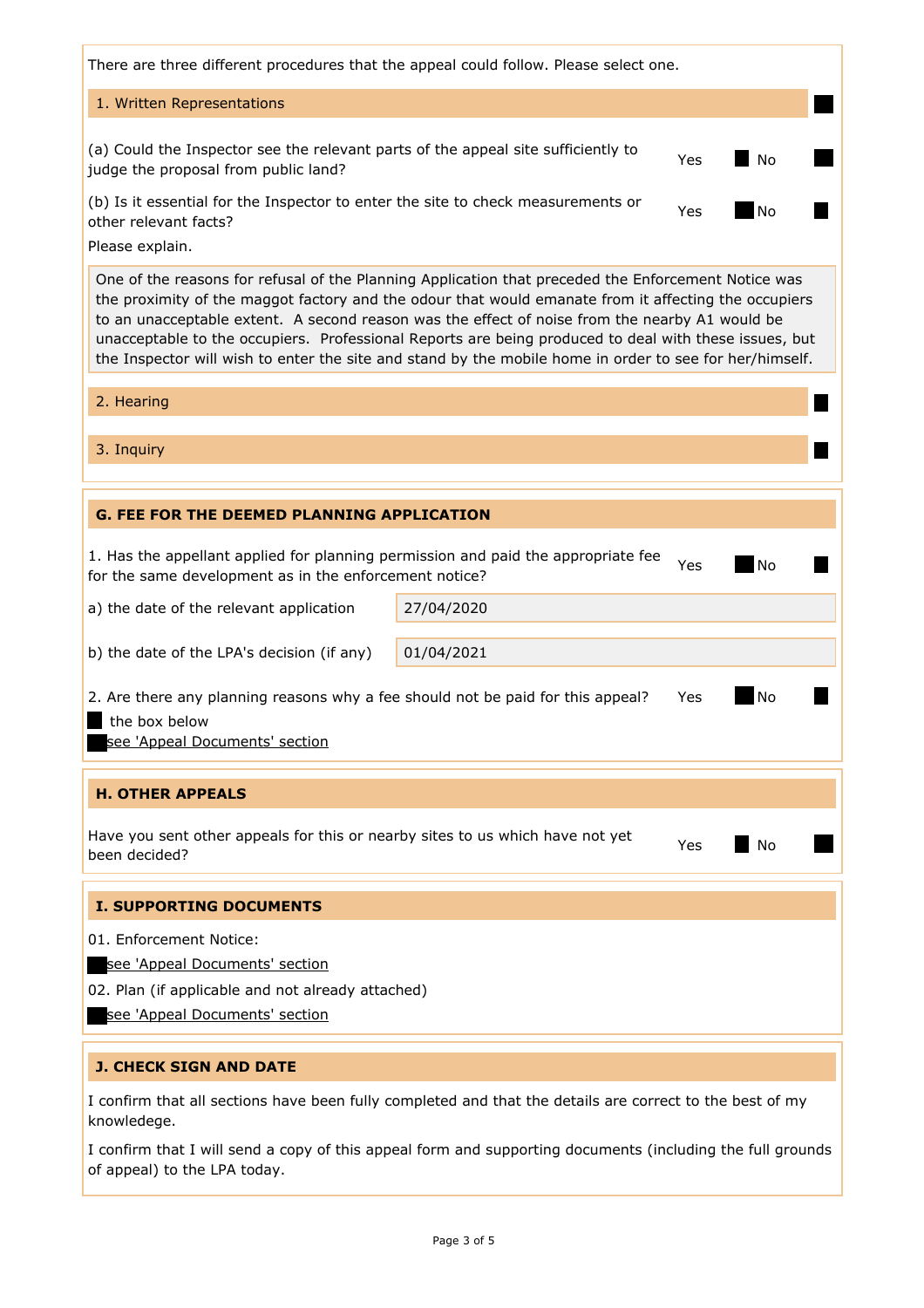| <b>Signature</b> | Mr Stephen Clarke   |
|------------------|---------------------|
|                  |                     |
| <b>Date</b>      | 30/04/2021 15:22:09 |
|                  |                     |
| <b>Name</b>      | Mr Stephen Clarke   |
|                  |                     |
| On behalf of     | Mr Sam Smith        |

The gathering and subsequent processing of the personal data supplied by you in this form, is in accordance with the terms of our registration under the Data Protection Act 2018. Further information about our Data Protection policy can be found on our website under Privacy Statement.

### K. NOW SEND

### Send a copy to the LPA

Send a copy of the completed appeal form and any supporting documents (including the full grounds of the appeal) to the LPA.

To do this by email:

- open and save a copy of your appeal form
- locating your local planning authority's email address:

https://www.gov.uk/government/publications/sending-a-copy-of-the-appeal-form-to-the-council

- attaching the saved appeal form including any supporting documents

To send them by post, send them to the address from which the enforcement notice was sent (or to the address shown on any letters received from the LPA).

When we receive your appeal form, we will write to you letting you know if your appeal is valid, who is dealing with it and what happens next.

You may wish to keep a copy of the completed form for your records.